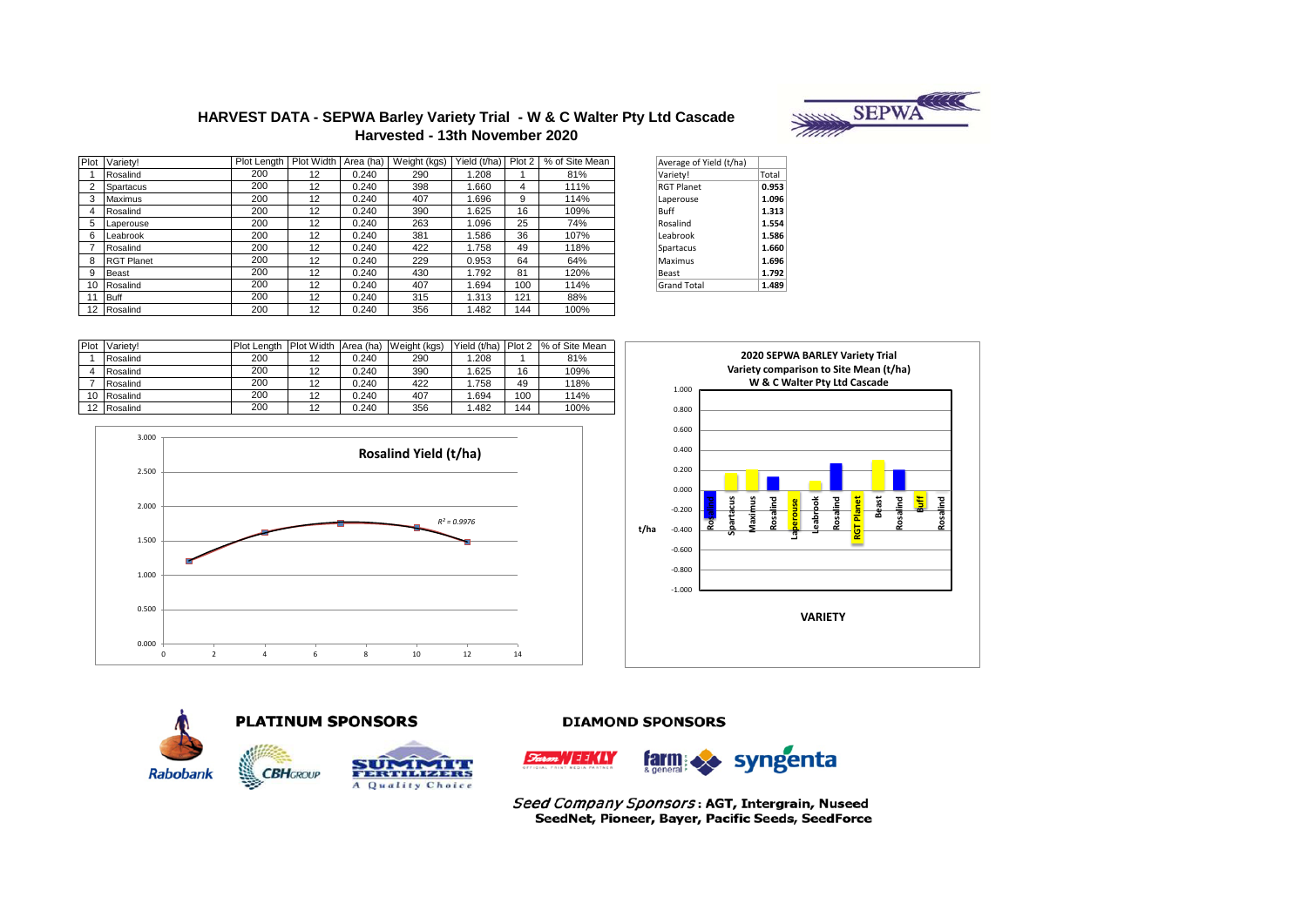



|                |                   | Yield  |                |
|----------------|-------------------|--------|----------------|
| Plot           | Variety!          | (t/ha) | % of Site Mean |
| 1              | <b>Rosalind</b>   | 1.208  | 81%            |
| $\overline{2}$ | Spartacus         | 1.660  | 111%           |
| 3              | Maximus           | 1.696  | 114%           |
| 4              | <b>Rosalind</b>   | 1.625  | 109%           |
| 5              | Laperouse         | 1.096  | 74%            |
| 6              | Leabrook          | 1.586  | 107%           |
| 7              | <b>Rosalind</b>   | 1.758  | 118%           |
| 8              | <b>RGT Planet</b> | 0.953  | 64%            |
| 9              | Beast             | 1.792  | 120%           |
| 10             | <b>Rosalind</b>   | 1.694  | 114%           |
| 11             | <b>Buff</b>       | 1.313  | 88%            |
| 12             | <b>Rosalind</b>   | 1.482  | 100%           |

### **Site Details**

**Plot Dimensions**

**Length** 

**(m) Width (m) Area (m2) Conversion Factor**  $0.240$ 



# **PLATINUM SPONSORS**

**CBH**GROUP



# **Statistical Analysis**

| <b>UILE DELAIIS</b>      |                          | olulistivai Anarvsis            |       |  |  |
|--------------------------|--------------------------|---------------------------------|-------|--|--|
| <b>Soil Description:</b> | Duplex                   | Site Mean (t/ha)                | 1.489 |  |  |
| Date Sown:               | Friday, 29 May 2020      | Probability                     | 0.264 |  |  |
| <b>Date Harvested</b>    | Friday, 13 November 2020 | Least significant difference 5% | 0.665 |  |  |
| Seeding Rate:            | 70 ka/ha                 | <b>CV %</b>                     | 14.7  |  |  |

# **DIAMOND SPONSORS**



Seed Company Sponsors: AGT, Intergrain, Nuseed SeedNet, Pioneer, Bayer, Pacific Seeds, SeedForce